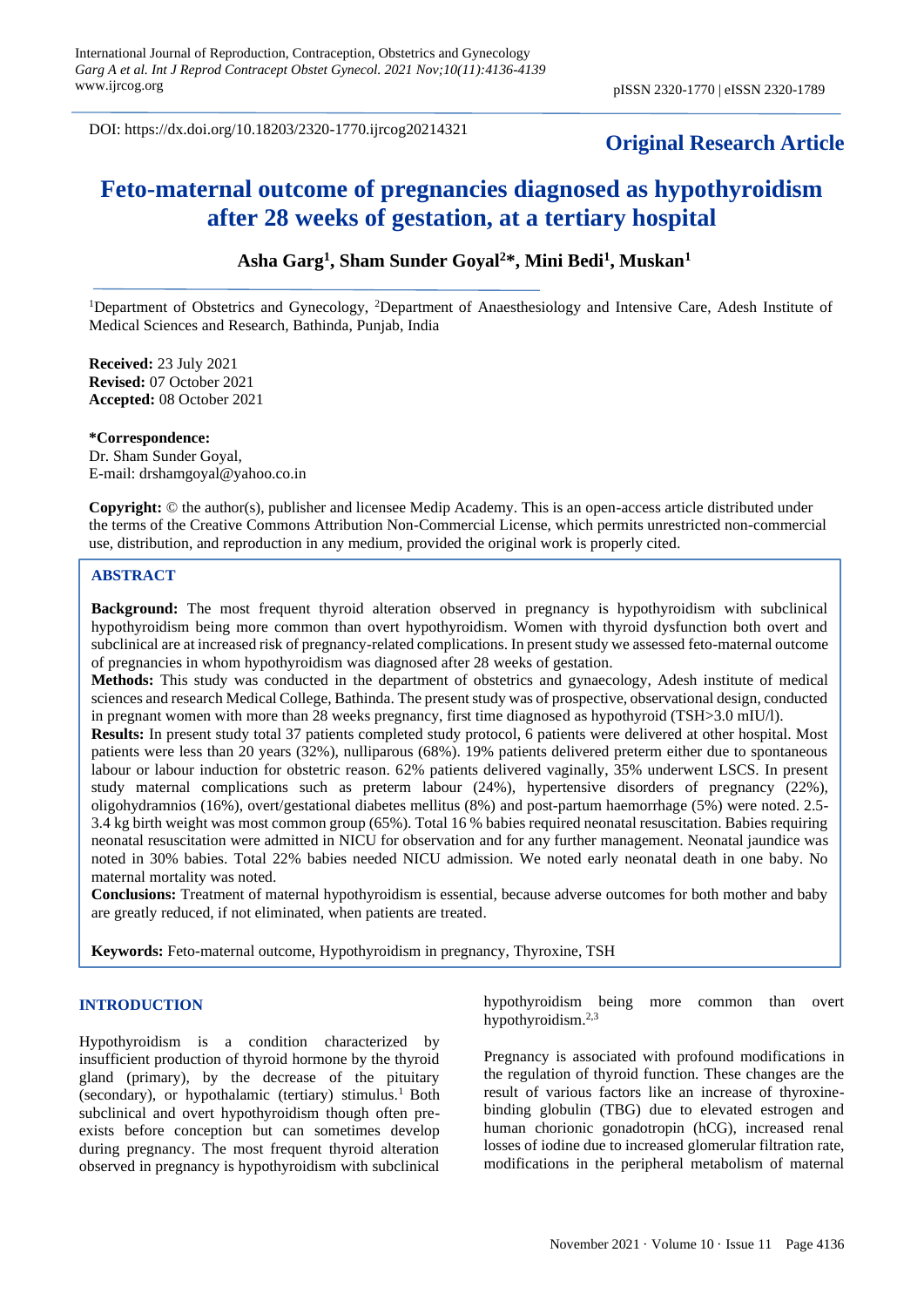thyroid hormones, and modification in iodine transfer to the placenta.<sup>4</sup>

Women with thyroid dysfunction both overt and subclinical are at increased risk of pregnancy-related complications such as threatened abortion, preeclampsia, preterm labor, placental abruption, and postpartum hemorrhage. Fetal complications include low-birth-weight babies, first trimester spontaneous abortions, preterm delivery, fetal or neonatal hyperthyroidism, intrauterine growth retardation, high rates of still birth and neonatal deaths, neonatal hyperbilirubinemia, higher incidence of neonatal hypothyroidism, and increased perinatal mortality.5,6

In present study we assessed feto-maternal outcome of pregnancies in whom hypothyroidism was diagnosed after 28 weeks of gestation.

## **METHODS**

This study was conducted in the department of Obstetrics and Gynecology, Adesh institute of medical sciences and research Medical College, Bathinda. The present study was of prospective, observational design. The study duration was from March 2021 to July 2021. Study approval was obtained from institutional ethical committee.

Patients diagnosed as hypothyroid (TSH>3.0 mIU/l) first time after 28 weeks pregnancy coming to antenatal OPD for antenatal check-up or admitted in antenatal ward for any cause was considered for this study.

## *Inclusion criteria*

Pregnant women with more than 28 weeks pregnancy, diagnosed as hypothyroid (TSH>3.0 mIU/l), willing to participate and deliver at our hospital

## *Exclusion criteria*

Diagnosed as hypothyroid before 28 weeks, already receiving thyroid supplementation, pregnant women with any medical illness or any pregnancy related complications like gestational diabetes, hypertension, preeclampsia, bad obstetric history etc., known case of obstetric high-risk factor in present pregnancy (IUGR, placenta previa, oligo/polyhydramnios), known fetal anomaly, not willing to participate, follow up.

Study was explained to patients and a written informed consent was taken for participation and follow-up. Demographic details and history (symptoms, obstetric, medical, surgical) was noted. A thorough general physical examination and obstetric examination were carried out. Investigations reports (laboratory, radiological) present with patient were noted. Details related to duration of hypothyroidism and treatment history were also collected. Patients were advised regular follow up. During follow up details were noted and if required laboratory or radiological investigations were advised. Thyroid function tests were repeated every 6 weeks, if abnormal report is noted then with consultation of physician thyroxine dose was adjusted and TFT's repeated at 3 weeks.

At 40 weeks of gestation admission was advised if patients do not delivered till that time. Depending on obstetric factors management (induction, mode of delivery) was decided by senior obstetrician. Labour was monitored by partograph. All deliveries were attended by neonatologist and newborn were assessed immediately after delivery. Follow up was kept for 7 days postpartum.

Maternal outcomes studied were preterm delivery, gestational hypertension, gestational diabetes, mode of delivery and postpartum haemorrhage. Fetal parameters such as prematurity, low birth weight, need for neonatal resuscitation, NICU admission were studied.

All details were entered in Microsoft excel sheet and statistical analysis was done using descriptive statistics.

## **RESULTS**

In present study total 37 patients completed study protocol, 6 patients were delivered at other hospital. Most patients were less than 20 years (32%), nulliparous (68%). 19% patients delivered preterm either due to spontaneous labour or labour induction for obstetric reason. 62% patients delivered vaginally, 35% underwent LSCS (Table 1).

## **Table 1: General characteristics.**

| <b>Characteristic</b>        | No. of patients | Percentage |
|------------------------------|-----------------|------------|
| Age (in years)               |                 |            |
| < 20                         | 12              | 32         |
| $21 - 25$                    | 7               | 19         |
| $26 - 30$                    | 11              | 30         |
| 31-35                        | 5               | 14         |
| >35                          | 2               | 5          |
| <b>Parity</b>                |                 |            |
| $\overline{0}$               | 25              | 68         |
| 1                            | 7               | 19         |
| 2 or more                    | 5               | 14         |
| <b>Gestation at delivery</b> |                 |            |
| Preterm                      | 7               | 19         |
| Term                         | 30              | 81         |
| <b>Onset of labour</b>       |                 |            |
| Spontaneous                  | 27              | 73         |
| Induced                      | 6               | 16         |
| <b>Elective LSCS</b>         | 4               | 11         |
| <b>Mode of delivery</b>      |                 |            |
| Vaginal                      | 23              | 62         |
| <b>LSCS</b>                  | 13              | 35         |
| Instrumental                 | 1               | 3          |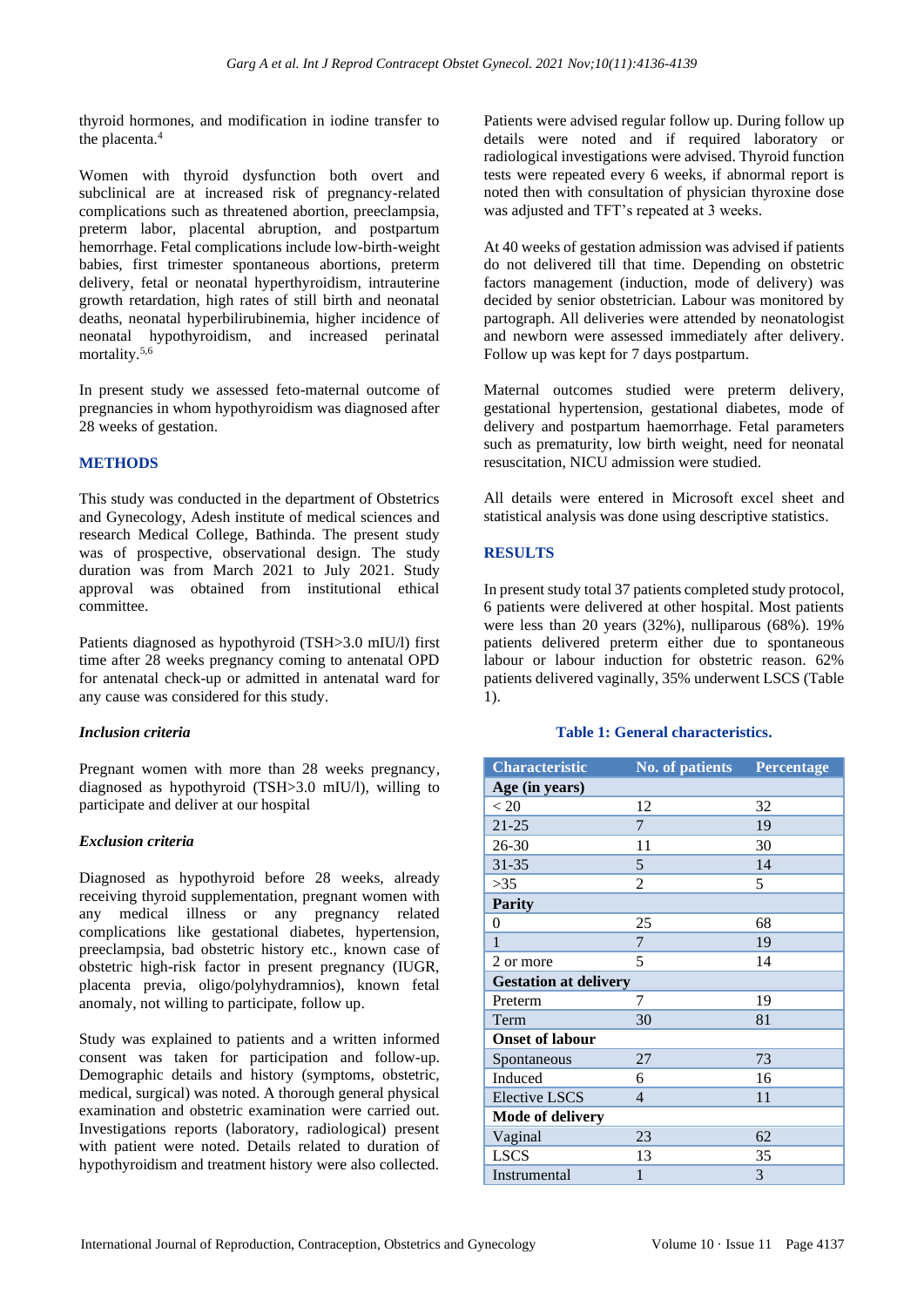In present study maternal complications such as preterm labour (24%), hypertensive disorders of pregnancy (22%), oligohydramnios (16%), overt/gestational diabetes mellites (8%) and post-partum hemorrhage (5%) were noted (Table 2).

#### **Table 2: Maternal complications/high risk factors.**

| <b>Complications</b>                          | No. of<br>patients    | Percentage |
|-----------------------------------------------|-----------------------|------------|
| Haemoglobin $<$ 9 gm $\%$                     | 18                    | 49         |
| <b>LSCS</b>                                   | 13                    | 35         |
| <b>Preterm labour</b>                         | 9                     | 24         |
| <b>Hypertensive disorders of</b><br>pregnancy | 8                     | 22         |
| <b>Oligohydramnios</b>                        |                       | 16         |
| <b>Overt/gestational diabetes</b><br>mellites | 3                     | 8          |
| Post-partum hemorrhage                        | $\mathcal{D}_{\cdot}$ |            |

2.5-3.4 kg birth weight was most common group (65%). Total 16 % babies required neonatal resuscitation. Babies requiring neonatal resuscitation were admitted in NICU for observation and for any further management. Neonatal jaundice was noted in 30% babies. Total 22 % babies needed NICU admission during study period. Majority of them were birth weight less than 2000 gm, meconium aspiration, cord looped around neck etc. We noted early neonatal death in 1 baby. No maternal mortality was noted. (Table 3).

#### **Table 3: Perinatal outcome measures.**

| <b>Outcome measure</b>                           | No. of<br><i>patients</i> | <b>Percentage</b> |
|--------------------------------------------------|---------------------------|-------------------|
| <b>Birth weight</b>                              |                           |                   |
| $1.5 - 2.4$ kg                                   | 10                        | 27                |
| $2.5 - 3.4$ kg                                   | 24                        | 65                |
| $3.5 - 4.4$ kg                                   | 3                         | 8                 |
| <b>Meconium aspiration</b>                       | 8                         | 22                |
| $APGAR \leq 7$ at 1 minute                       | 5                         | 14                |
| $APGAR \leq 7$ at 5 minutes                      | $\mathcal{L}$             | 5                 |
| <b>Required neonatal</b><br>resuscitation        | 6                         | 16                |
| <b>Hyperbilirubinemia</b><br>(neonatal jaundice) | 11                        | 30                |
| <b>Admission to NICU</b>                         | 8                         | 22                |
| Neonatal death                                   |                           | 3                 |

## **DISCUSSION**

Women who had adequate iodine intake before and during pregnancy have adequate iodine stores and therefore have no difficulty in adapting to the increased demands. However, inadequate stores are gradually depleted during pregnancy, leading to deficiency. This deficiency may lead to fetal and maternal goitre and increased rates of miscarriage, stillbirth, and perinatal and infant mortality.<sup>7</sup>

There can be a varied presentation of hypothyroidism in women during pregnancy. Many of the symptoms and signs of hypothyroidism can overlap with pregnancy, like lethargy weakness, muscle cramps, constipation, hair loss etc., Thus it is difficult to rely on symptoms to make a diagnosis of hypothyroidism in pregnancy.<sup>8</sup>

TSH is the most reliable test for diagnosing hypothyroidism but pregnancy presents a challenge for establishing reliable reference ranges and cutoffs. The recommended reference ranges are 0.1-2.5 mIU/l in the first trimester, 0.2-3.0 mIU/l in the second trimester, and 0.3-3.0 mIU/l in the third trimester.<sup>10</sup> Depending on the free T<sup>4</sup> levels, it is further classified as overt hypothyroidism (OH; free  $T_4$  levels decreased) or subclinical hypothyroidism (SCH; normal  $fT_4$  levels).<sup>10</sup>

In a more study, Sahu et al have done thyroid function during second trimester in high-risk pregnant women and reported that prevalence of thyroid disorders, especially overt and subclinical hypothyroidism, was  $6.47\%$ .<sup>11</sup>

Ajmani et al, noted that adverse maternal effects in overt hypothyroidism included preeclampsia (16.6 versus 7.8%) and placental abruption  $(16.6 \text{ versus } 0.8\%)$ .<sup>12</sup> Adverse fetal outcomes in overt hypothyroidism included spontaneous abortion (16.6 versus 2.39%), preterm birth (33.3 versus 5.8%), low birth weight (50 versus 12.11%), intrauterine growth retardation (25 versus 4.9%), and fetal death (16.6 versus 1.7%) as compared to the euthyroid women. In same study, authors noted that subclinical hypothyroidism was associated with preeclampsia (22.3 versus 7.8%) as compared to the euthyroid patients. Adverse fetal outcomes in subclinical hypothyroidism included spontaneous abortion (5.5 versus 2.39%), preterm delivery (11.2 versus 5.8%), low birth weight (25 versus 12.11%), and intrauterine growth retardation (8.4 versus 4.9%) as compared to the euthyroid women.

Sreelatha et al studied 96 cases as subclinical hypothyroidism in pregnancy, noted various maternal and fetal complications as abortions (2.1%), anaemia (4.20%), PIH (14.7%), GDM (4.2%), preterm labour (3.1%), oligohydramnios (16.67%), LSCS (22.9%), PPH (6.3%), LBW (21.9%), hyperbilirubinemia (9.4%), NICU admission  $(14.6\%)$ .<sup>13</sup> Similar findings were noted in present study.

Nirmala et al noted that hypothyroidism was associated with 3.6 times higher risk of developing threatened abortion and 3.8 times higher risk of developing gestational hypertension  $(p=0.001)$ .<sup>14</sup> Rate of caesarean section (51.3%) and postpartum haemorrhage (12.8%) were higher among cases. They concluded that hypothyroid mothers, in spite of thyroid replacement therapy, are at significantly higher risk of obstetric complications.

Universal screening has not been recommended till now in any country due to paucity of data and most of the